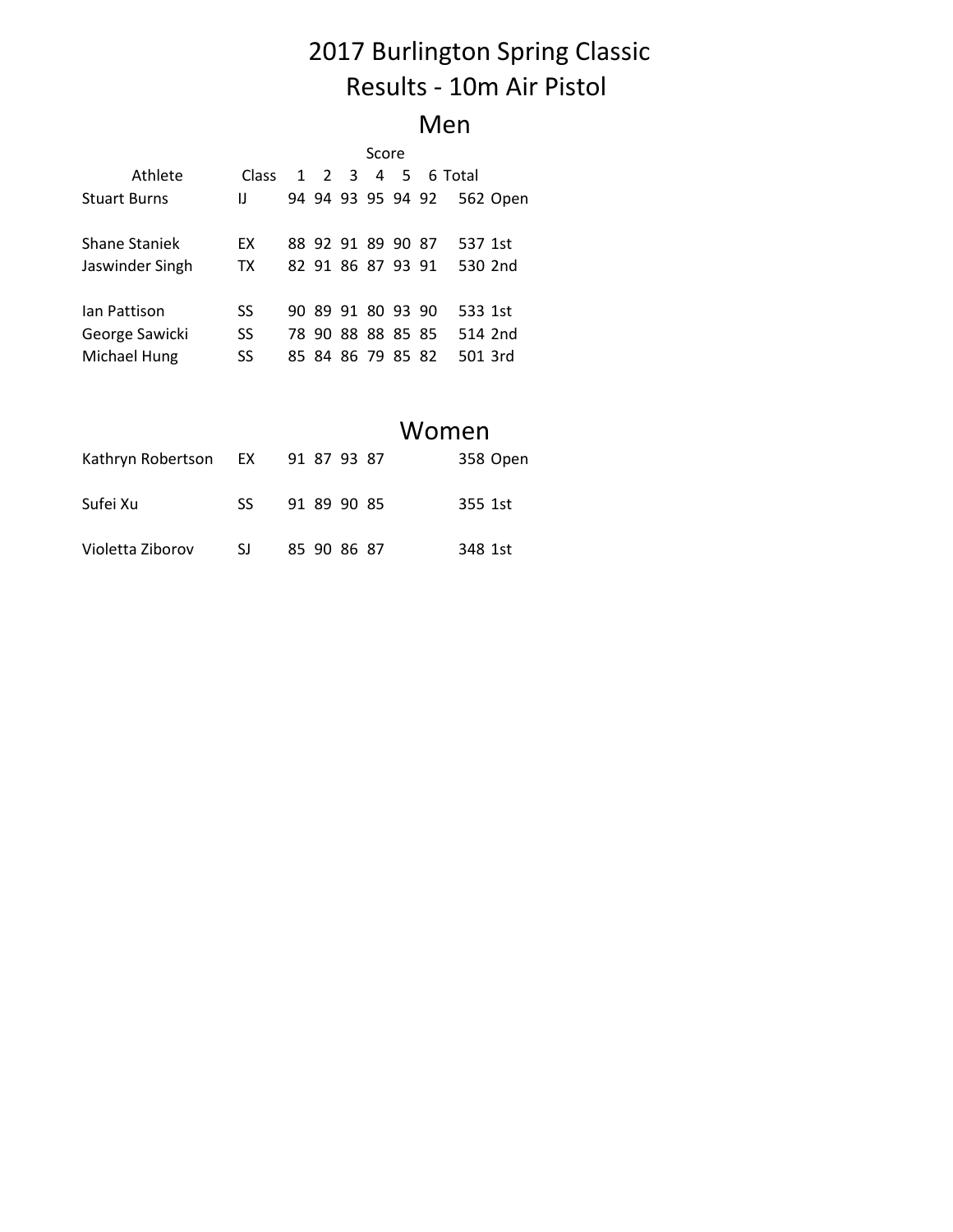# 2017 Burlington Spring Classic Results - 25m Standard Pistol

|                         |              | Score |                   |  |                   |    |  |         |          |  |
|-------------------------|--------------|-------|-------------------|--|-------------------|----|--|---------|----------|--|
| <b>Athlete</b>          | <b>Class</b> |       | $1\quad 2\quad 3$ |  |                   | 45 |  | 6 Total |          |  |
| <b>Stuart Burns</b>     | IJ           |       |                   |  | 92 93 93 87 85 88 |    |  |         | 538 Open |  |
| Mark Alliksaar          | TX           |       |                   |  | 88 92 86 90 83 76 |    |  | 515 1st |          |  |
| Sufei Xu                | TX.          |       |                   |  | 86 87 82 79 74 68 |    |  | 476 2nd |          |  |
| Jerry Caron             | TX.          |       |                   |  | 64 70 79 87 55 58 |    |  | 413 3rd |          |  |
| Shane Staniek           | SS.          |       |                   |  | 91 92 95 93 83 77 |    |  | 531 1st |          |  |
| lan Pattison            | мм           |       |                   |  | 88 86 85 89 76 87 |    |  | 511 1st |          |  |
| George Sawicki          | MМ           |       |                   |  | 89 92 85 78 68 84 |    |  | 496 2nd |          |  |
| <b>Stewart Attlesey</b> | MМ           |       |                   |  | 71 80 78 69 62 63 |    |  | 423 3rd |          |  |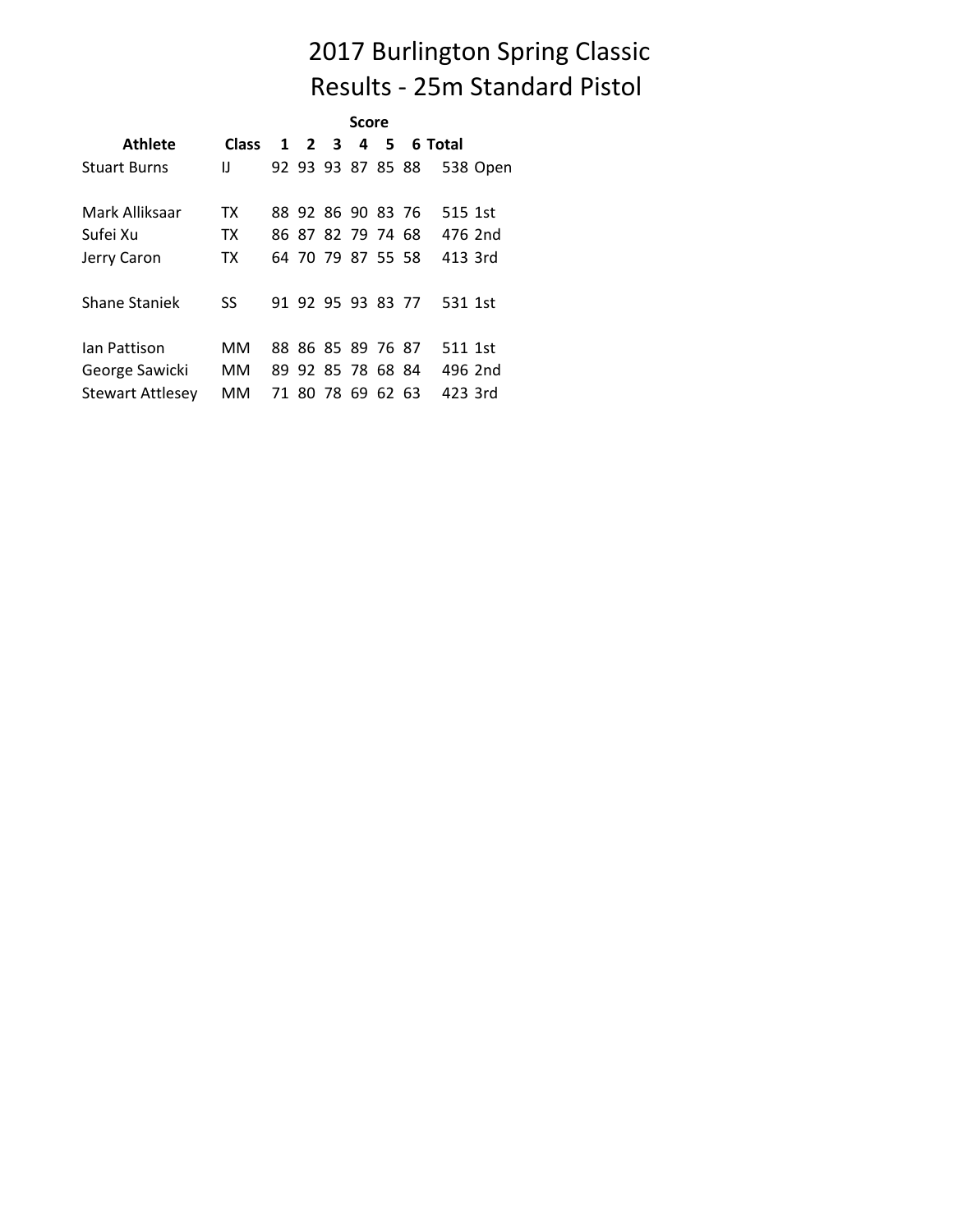## 2017 Burlington Spring Classic Results - 25m Centre-Fire Pistol

| <b>Score</b>            |              |  |       |  |                   |  |  |                   |          |
|-------------------------|--------------|--|-------|--|-------------------|--|--|-------------------|----------|
| <b>Athlete</b>          | <b>Class</b> |  |       |  |                   |  |  | 1 2 3 4 5 6 Total |          |
| <b>Shane Staniek</b>    | EX           |  |       |  | 94 89 88 91 88 79 |  |  |                   | 529 Open |
| Mark Alliksaar          | TX           |  |       |  | 90 88 91 86 83 83 |  |  | 521 1st           |          |
| Dennis Pyle             | TX.          |  |       |  | 71 83 82 85 90 91 |  |  | 502 2nd           |          |
| Thomas Pyle             | TX.          |  |       |  | 80 77 87 87 87 83 |  |  | 501 3rd           |          |
| Sufei Xu                | TX           |  |       |  | 79 86 83 85 88 60 |  |  | 481               |          |
| <b>Stewart Attlesey</b> | TX           |  |       |  | 84 84 79 61 75 52 |  |  | 435               |          |
| George Sawicki          | SS           |  | 90 87 |  | 89 85 75 84       |  |  | 510 1st           |          |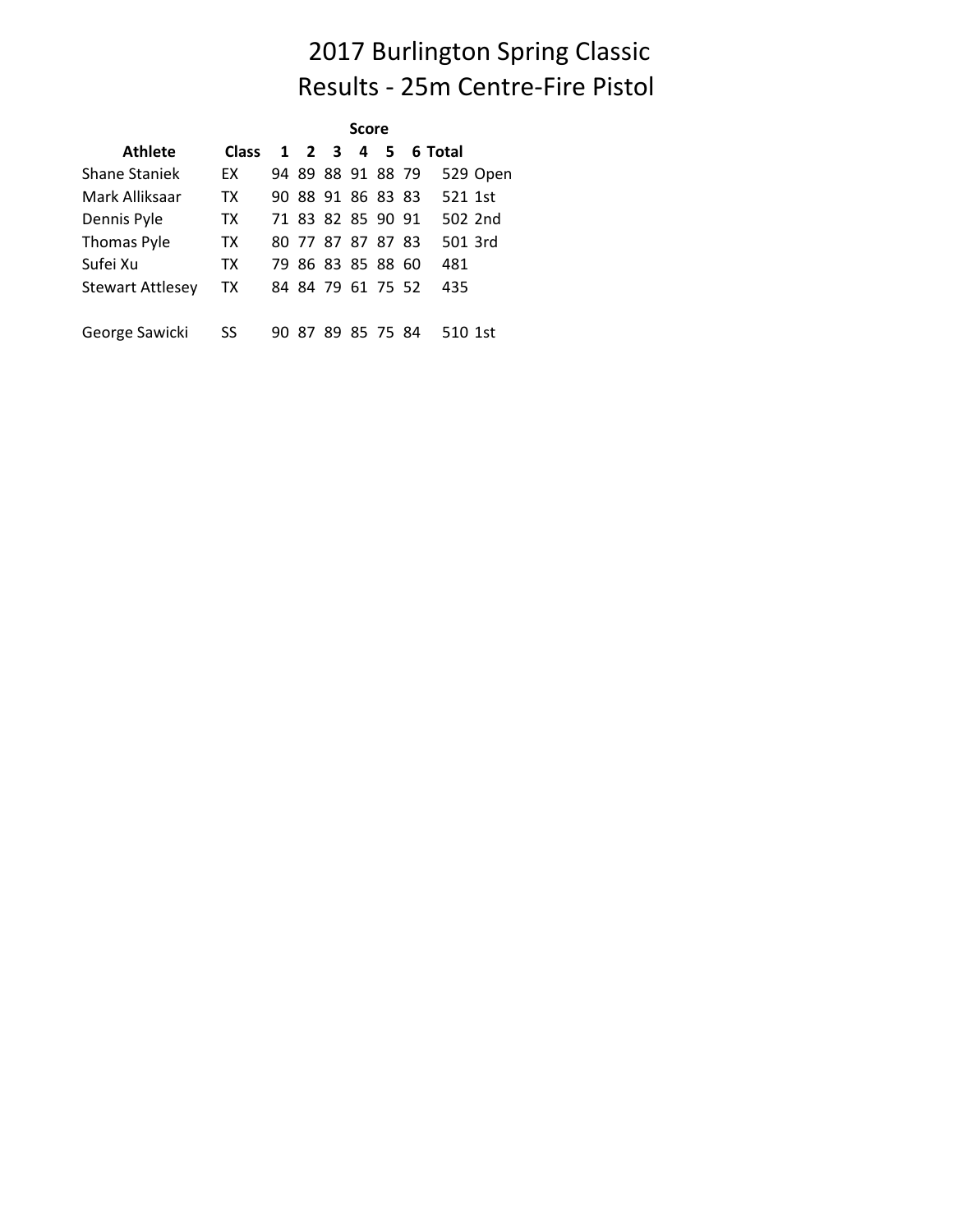# 2017 Burlington Spring Classic Results - 25m Sport Pistol

|                     | Score                   |  |  |  |                   |  |  |         |          |  |  |  |  |
|---------------------|-------------------------|--|--|--|-------------------|--|--|---------|----------|--|--|--|--|
| Athlete             | Class 1 2 3 4 5 6 Total |  |  |  |                   |  |  |         |          |  |  |  |  |
| Shane Staniek MA    |                         |  |  |  | 93 94 92 87 90 90 |  |  |         | 546 Open |  |  |  |  |
| George Sawicki TX   |                         |  |  |  | 90 93 91 95 81 83 |  |  | 533 1st |          |  |  |  |  |
| Sufei Xu            | TX T                    |  |  |  | 85 87 82 86 86 80 |  |  |         | 506 2nd  |  |  |  |  |
| Jerry Caron         | TX                      |  |  |  | 73 80 71 84 72 77 |  |  | 457 3rd |          |  |  |  |  |
| lan Pattison        | MМ                      |  |  |  | 88 85 93 88 90 70 |  |  | 514 1st |          |  |  |  |  |
| Violetta Ziborov SJ |                         |  |  |  | 73 82 78 89 88 90 |  |  | 500 1st |          |  |  |  |  |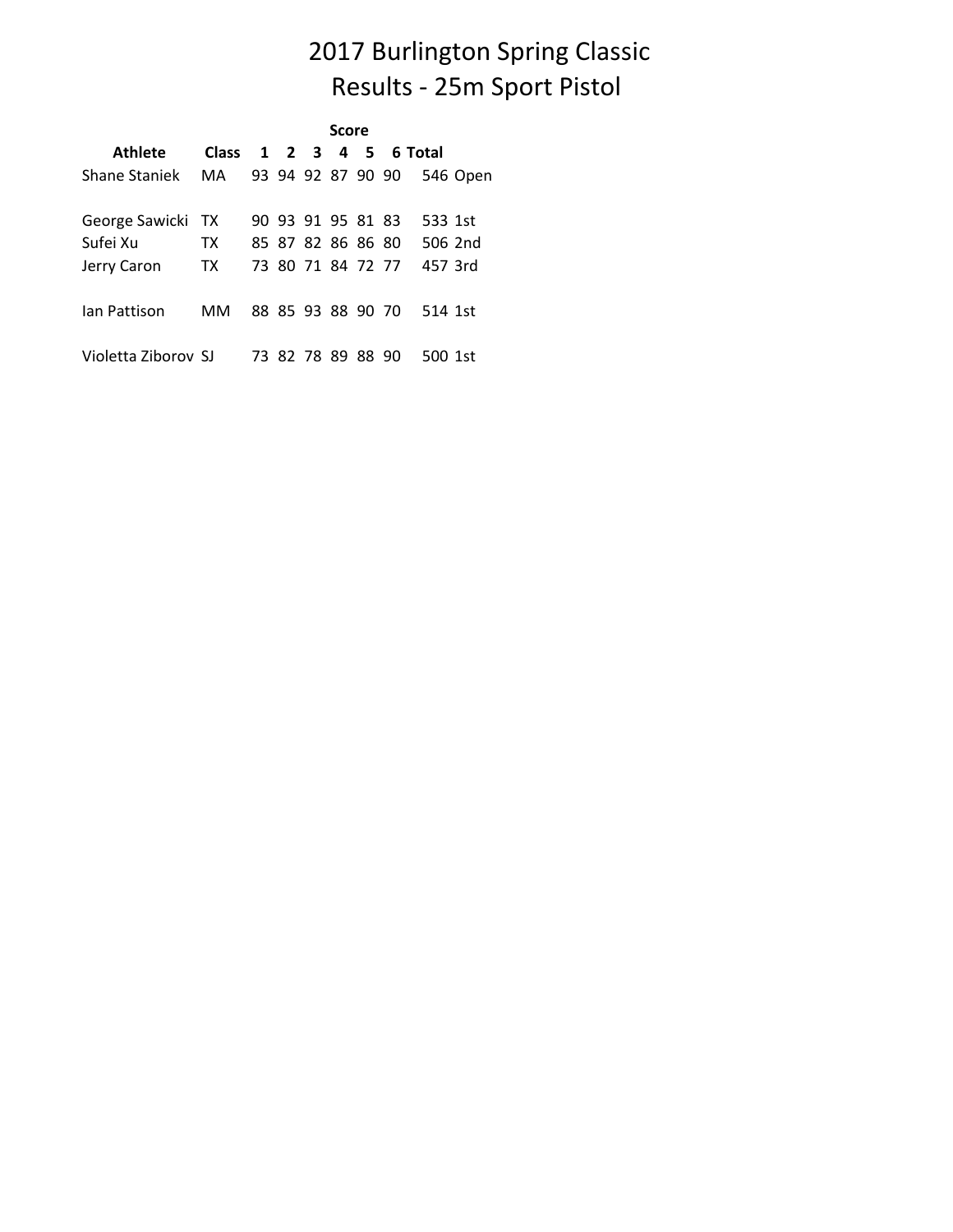## 2017 Burlington Spring Classic Results - 25m Rapid Fire Pistol

|                         |                         |  | <b>Score</b>      |  |          |  |
|-------------------------|-------------------------|--|-------------------|--|----------|--|
| <b>Athlete</b>          | Class 1 2 3 4 5 6 Total |  |                   |  |          |  |
| Shane Staniek           | MМ                      |  | 91 85 78 89 90 83 |  | 516 Open |  |
| Thomas Pyle             | TX.                     |  | 76 76 83 91 89 85 |  | 500 1st  |  |
| Dennis Pyle             | TX.                     |  | 91 63 64 87 80 75 |  | 460 2nd  |  |
| <b>Stewart Attlesey</b> | TX                      |  | 67 65 37 59 46 55 |  | 329 3rd  |  |
| lan Pattison            | TX                      |  | 38 49 15 61 59 40 |  | 262      |  |
| Dmitriy Pekach          | SS                      |  | 82 78 63 86 85 58 |  | 452 1st  |  |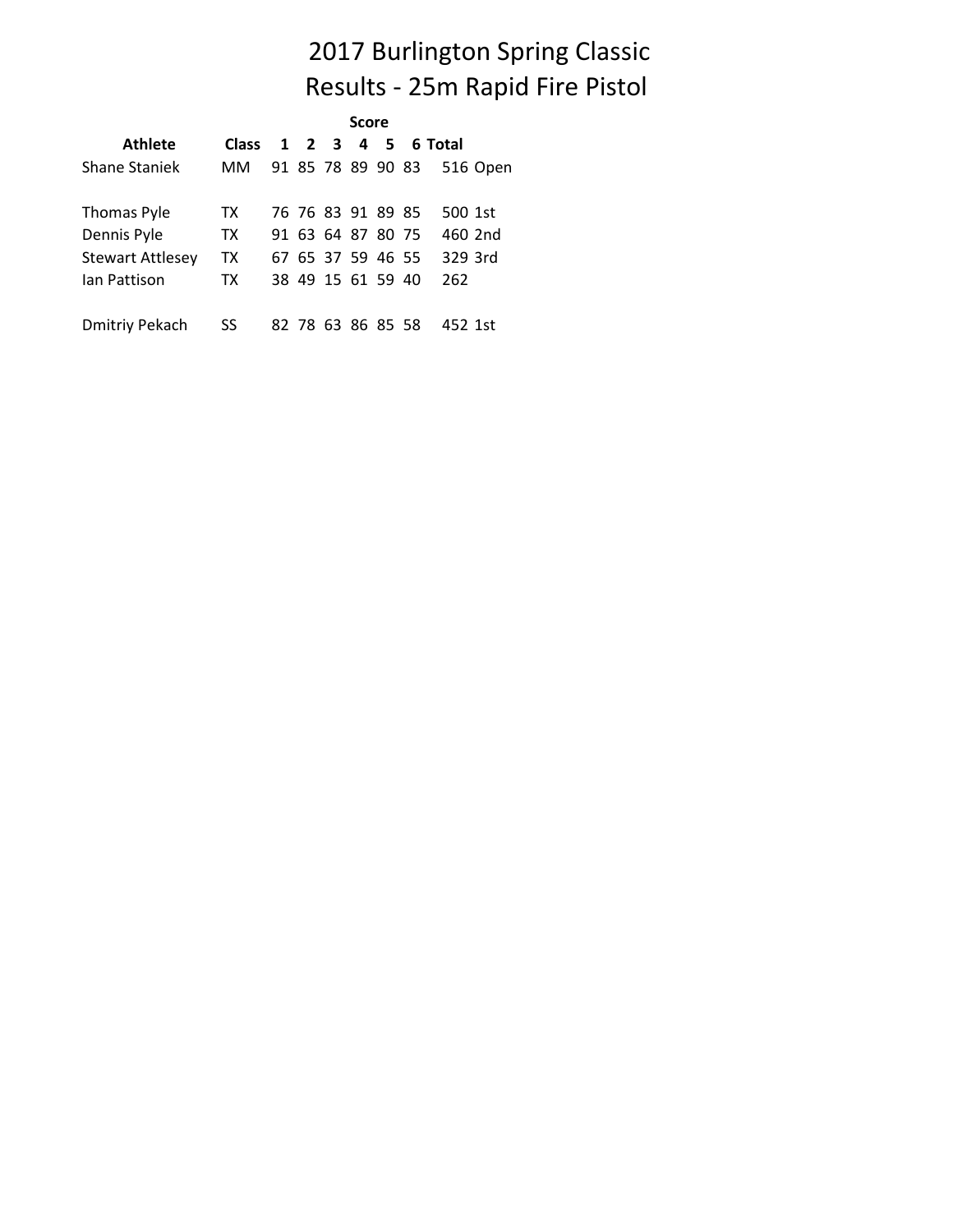# Burlington Spring Classic Results - 50m Pistol

|                      | <b>Score</b> |     |                 |    |                |          |  |                   |          |  |  |
|----------------------|--------------|-----|-----------------|----|----------------|----------|--|-------------------|----------|--|--|
| <b>Athlete</b>       | <b>Class</b> |     |                 |    |                |          |  | 1 2 3 4 5 6 Total |          |  |  |
| Dmitriy Pekach       | EX           | 95  | 89              |    | 85 93 87 80    |          |  |                   | 529 Open |  |  |
| Matt Kindbom         | EX           | 86. | - 74            | 79 |                | 89 79 79 |  | 486 1st           |          |  |  |
| Steve Todman         | TX.          | 80  |                 |    | 74 73 91 80 74 |          |  | 472 2nd           |          |  |  |
| <b>Shane Staniek</b> | MМ           |     | 113 124 127 123 |    |                |          |  | 487 1st           |          |  |  |
| lan Pattison         | MМ           | 89  | 78              | 66 |                | 81 68 71 |  | 453 2nd           |          |  |  |